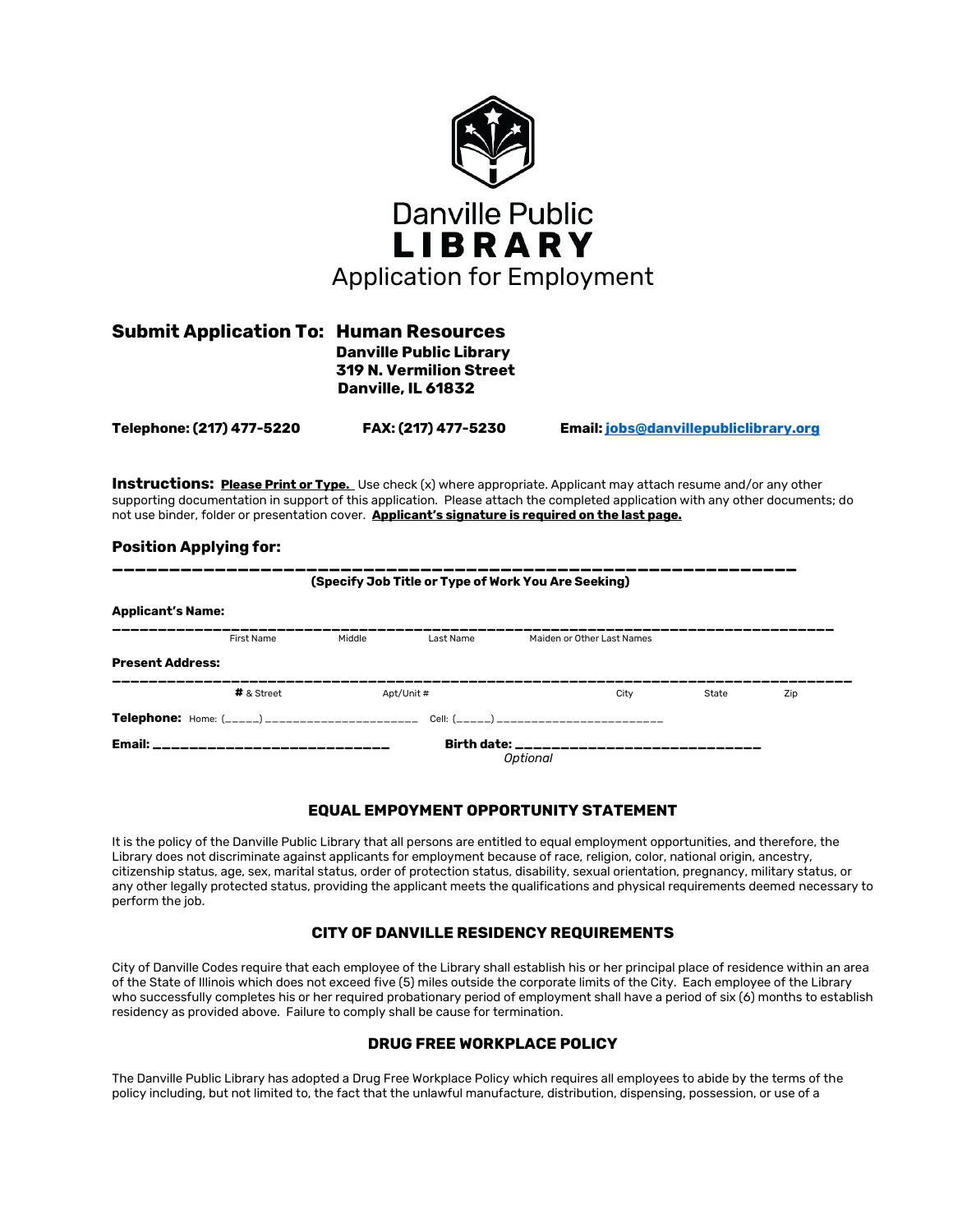controlled substance is prohibited in any Library workplace and that actions shall be taken against any employee for violation of this prohibition. This policy specifies actions the Library will take if employees in this classification violate this policy.

| $ Ye$ | $-1N$    | Do you live inside the Danville city limits or within 5 miles of the city limits?                                             |
|-------|----------|-------------------------------------------------------------------------------------------------------------------------------|
| s     | o        |                                                                                                                               |
| $ Ye$ | $-$ N    | If you live more than 5 miles outside city limits and you were hired, would you comply with the City's residency policy which |
| s     | $\Omega$ | requires all city employees to live within 5 miles of city limits?                                                            |
| $-Ye$ | $-$ N    | Do you understand the Library's "Drug Free Workplace" policy as summarized on page 1?                                         |
|       | O        |                                                                                                                               |
| $-Ye$ | $-$ N    | Do you hold a valid Driver's License? What State_____                                                                         |
| s     | o        |                                                                                                                               |
| $-Ye$ | $-$ N    | Are you presently, or have you ever been, an employee of the city of Danville?                                                |
| s     | o        |                                                                                                                               |
| $-Ye$ | $-$ N    | Are there any members of your immediate family, who live in the same household, currently employed by the Danville Public     |
| s     | $\Omega$ | Library? If yes, which department? ___________________________                                                                |
|       |          | Name________________                                                                                                          |
| $-Ye$ | $-1$ N   | Have you ever been convicted of a crime? If yes, please explain.                                                              |
| s     | o        |                                                                                                                               |
|       |          |                                                                                                                               |
|       |          | Applicant is not obligated to disclose sealed or expunged records of a conviction.                                            |

**Employment Background:** Begin with current or most recent job, list your work history, including military service. **Please indicate the employers that we may NOT contact by circling the job number.**

| 1. Employer:          |                | Employer Address & Phone: |                           |                     |  |
|-----------------------|----------------|---------------------------|---------------------------|---------------------|--|
| Employed From:<br>To: |                |                           | Job Duties/Job Title:     |                     |  |
|                       | Supervisor:    |                           | Last Salary:              | Reason for Leaving: |  |
|                       | 2. Employer:   |                           | Employer Address & Phone: |                     |  |
|                       | Employed From: | To:                       | Job Duties/Job Title:     |                     |  |
|                       | Supervisor:    |                           | Last Salary:              | Reason for Leaving: |  |
|                       | 3. Employer:   |                           | Employer Address & Phone: |                     |  |
|                       | Employed From: | To:                       | Job Duties/Job Title:     |                     |  |
|                       | Supervisor:    |                           | Last Salary:              | Reason for Leaving: |  |
|                       | 4. Employer:   |                           | Employer Address & Phone: |                     |  |
|                       | Employed From: | To:                       | Job Duties/Job Title:     |                     |  |
|                       | Supervisor:    |                           | Last Salary:              | Reason for Leaving: |  |
|                       | 5. Employer:   |                           | Employer Address & Phone: |                     |  |
|                       | Employed From: | To:                       | Job Duties/Job Title:     |                     |  |
|                       | Supervisor:    |                           | Last Salary:              | Reason for Leaving: |  |
|                       | 6. Employer:   |                           | Employer Address & Phone: |                     |  |
|                       | Employed From: | To:                       | Job Duties/Job Title:     |                     |  |
|                       | Supervisor:    |                           | Last Salary:              | Reason for Leaving: |  |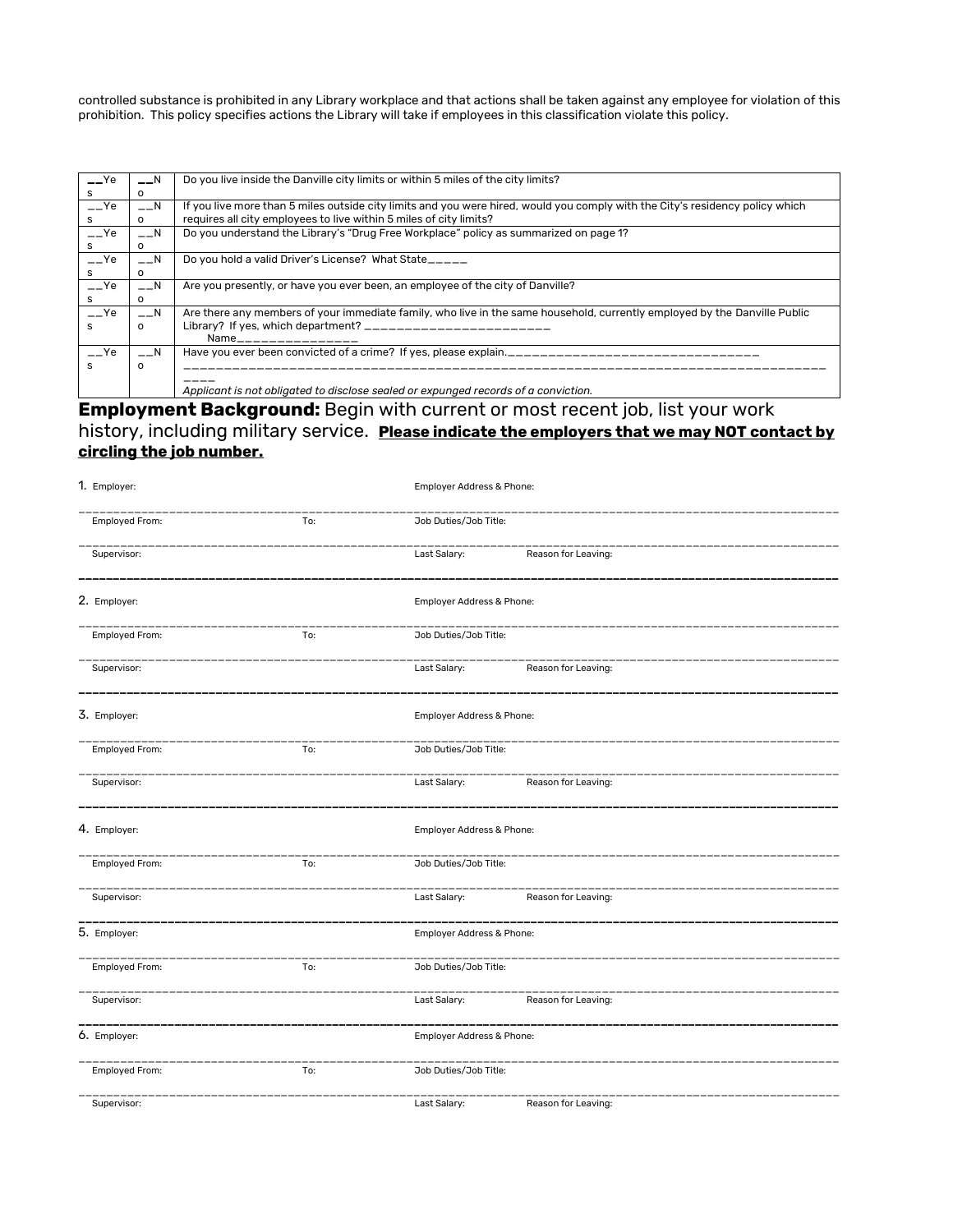## **EDUCATIONAL BACKGROUND:** Complete the following chart as thoroughly as possible.

Danville Public Library requires a minimum high school diploma or GED for all positions except the Clerk I position. If hired, falsifying application information is grounds for termination.

| <b>School</b><br>0r<br>Level          | <b>Name and Address</b><br>of School | <b>Course</b><br>of<br><b>Study</b> | <b>Circle Last</b><br>Year<br><b>Completed</b> | <b>Did</b><br>You<br>Graduate | <b>List</b><br><b>Diploma</b><br>or<br><b>Degree</b> |
|---------------------------------------|--------------------------------------|-------------------------------------|------------------------------------------------|-------------------------------|------------------------------------------------------|
| High<br>School                        |                                      |                                     | 9<br>10<br>12<br>11                            | $---Yes$<br>$---No$           |                                                      |
| <b>Junior</b><br>Community<br>College |                                      |                                     | $\overline{2}$<br>1                            | $---Yes$<br>$---No$           |                                                      |
| College<br>or<br>School               |                                      |                                     | $\overline{2}$<br>1<br>3<br>4                  | $---Yes$<br>$---No$           |                                                      |
| Graduate<br>School                    |                                      |                                     |                                                | $---Yes$<br>$---No$           |                                                      |
| Technical<br>(Specify)                |                                      |                                     |                                                | $---Yes$<br>$---No$           |                                                      |
| Military                              |                                      |                                     |                                                | $---Yes$<br>$---No$           |                                                      |
| Other                                 |                                      |                                     |                                                | $---Yes$<br>$---No$           |                                                      |

# List training or experience that qualifies you for the position for which you are applying:

## Additional Information: List any additional information you feel important to your application.

\_\_\_\_\_\_\_ \_\_\_\_\_\_\_\_\_ ----------------------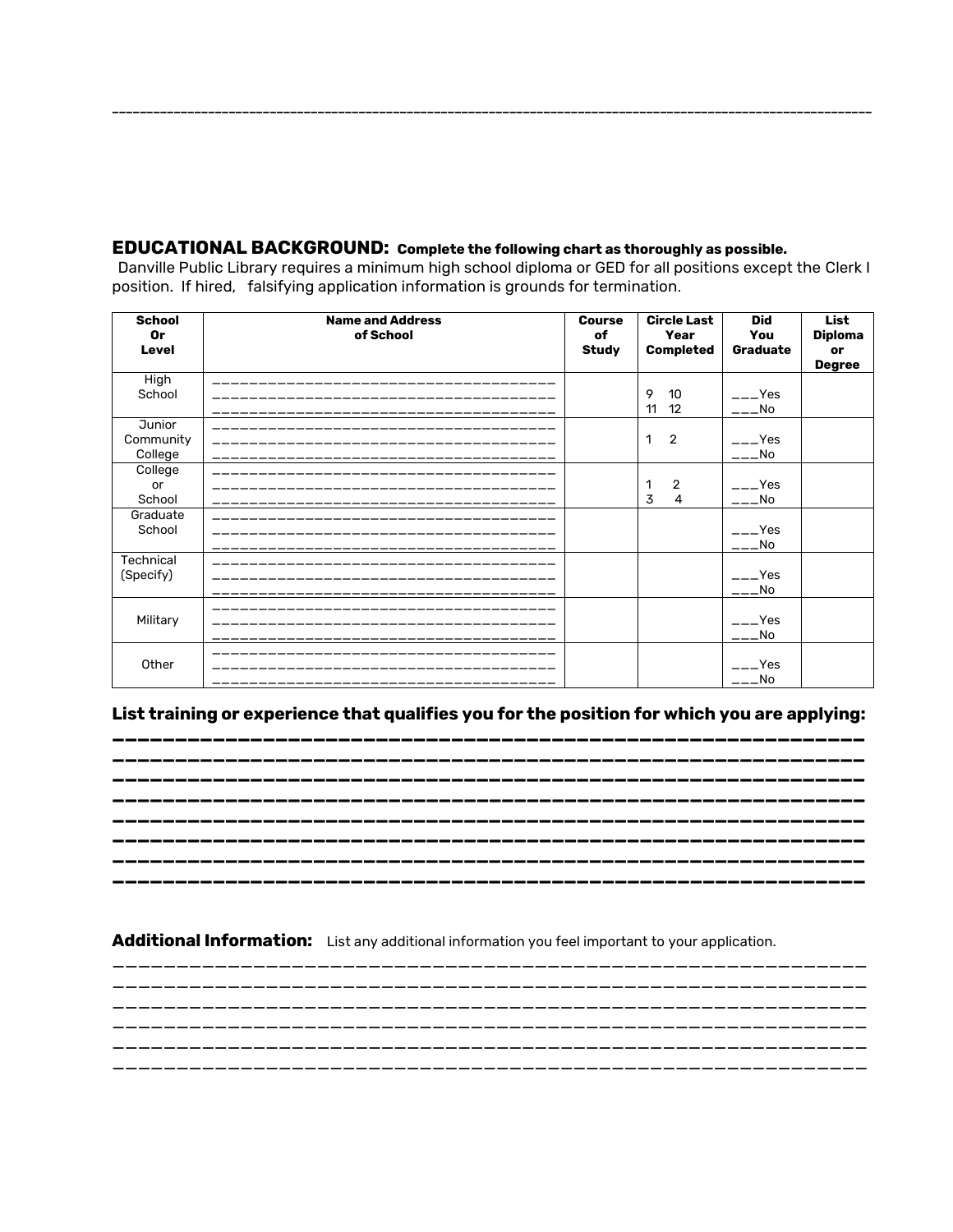**References:** Give name, address and telephone number of 3 references who **are not** related to you and **are not** previous employers. References should be people who know of your skills and abilities and who can vouch for your character. (i.e. Teachers, clergy, co-worker)

| 2. Name: __________________________________                                     | Phone: _______________________ |
|---------------------------------------------------------------------------------|--------------------------------|
| Address: ______________________________ City: _________________________________ |                                |
|                                                                                 |                                |
| 3. Name: _____________________________                                          | Phone: _______________________ |
|                                                                                 |                                |
|                                                                                 |                                |

### **Attention: Read the following statement carefully before signing application. Application must be signed.**

**I certify that all information provided in this employment application is true and complete. I understand that any false information or omission may disqualify me from further consideration for employment and may result in my dismissal if discovered at a later date.**

**I authorize and agree to cooperate in a thorough investigation of all statements made herein and other matters relating to my background and qualifications. I understand that any investigation conducted may include a request for employment and educational history, credit reports, consumer reports, investigative consumer reports, driving record, and criminal history. I authorize any person, school, current and former employers, consumer reporting agency, and any other organization or agency to provide information relevant to such investigation and I hereby release all persons and corporations requesting or supplying information pursuant to such investigation from all liability or responsibility to me for doing so. I understand that I have a right to make a written request within a reasonable amount of time for complete disclosure of the nature and scope of any investigation. I further authorize any physician or hospital to release any information which may be necessary to determine my ability to perform the job for which I am being considered or any future job in the event that I am hired.**

**I understand that I may be required to pass a drug-screening examination. I hereby consent to a preemployment drug screen as a condition of my employment.**

**I UNDERSTAND THAT THIS APPLICATION OR SUBSEQUENT EMPLOYMENT DOES NOT CREATE A CONTRACT OF EMPLOYMENT, NOR GUARANTEE EMPLOYMENT FOR ANY DEFINITE PERIOD OF TIME. IF EMPLOYED, I UNDERSTAND THAT I HAVE BEEN HIRED AT THE WILL OF THE EMPLOYER AND MY EMPLOYMENT MAY BE TERMINATED AT ANY TIME, WITHOUT CAUSE AND WITH OR WITHOUT NOTICE.**

**Date: \_\_\_\_\_\_\_\_\_\_\_\_\_\_\_\_\_\_\_\_\_\_\_\_\_ Applicant's Signature\_\_\_\_\_\_\_\_\_\_\_\_\_\_\_\_\_\_\_\_\_\_\_\_\_\_\_\_\_\_\_\_\_\_\_\_\_\_\_** Please check to see that you have answered all questions and that your application (including signature) is complete.